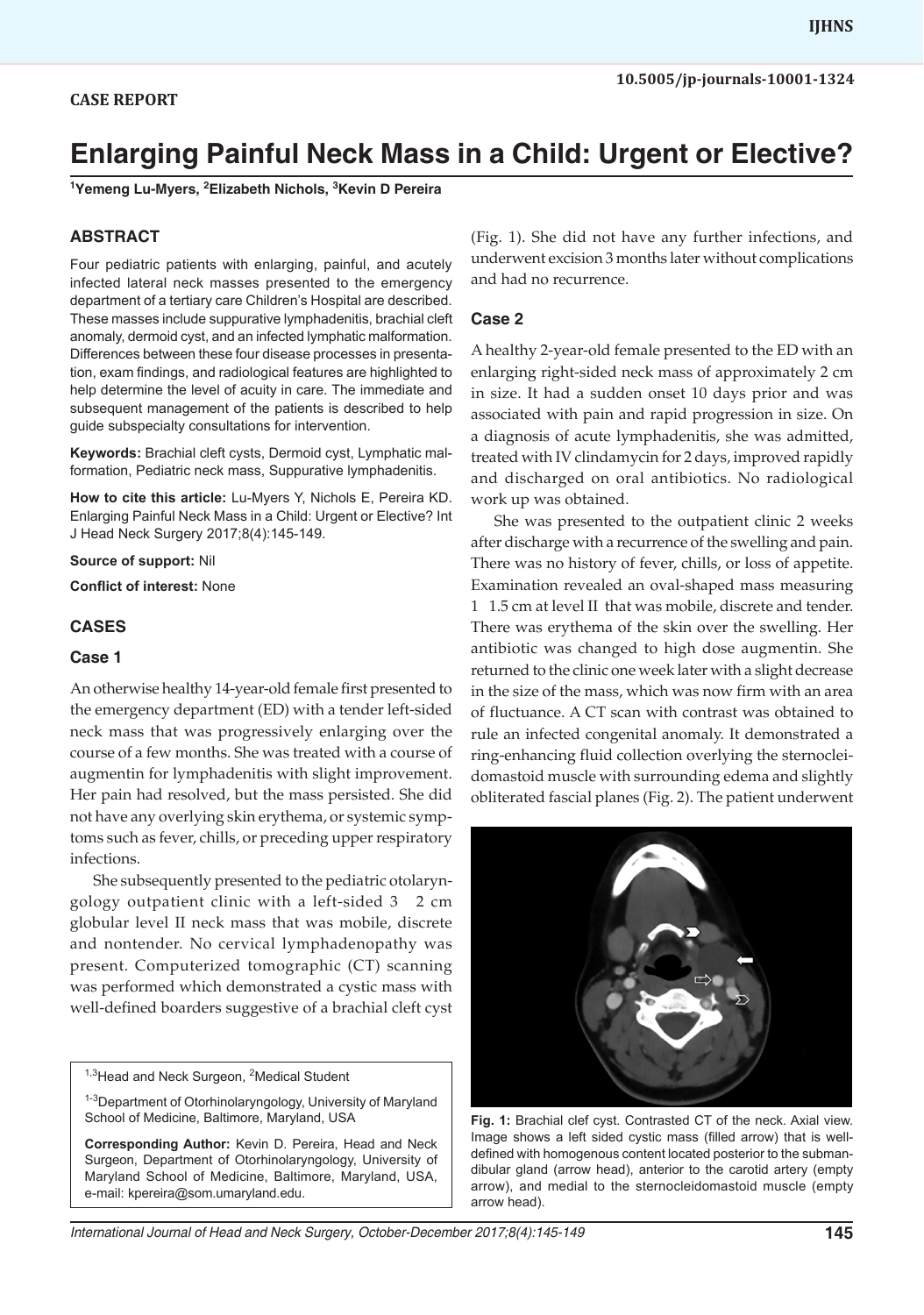

**Fig. 2:** Abscess. Contrasted CT of the neck. Axial view. Image shows a mass (arrow) with rim enhancement, low density, and surrounding fat stranding and loss of fasdal planes that is located superficial to the sternocleicioniastoid muscle (arrow head)



**Fig. 3:** Dermoid cyst. Contrasted CT of neck. Sagittal view. Image shows a mass measuring 5.1 cm

incision and drainage in the operating room. Purulent fluid and necrotic tissues were evacuated. Cultures had failed to grow any pathogens. Her recovery was uneventful with complete resolution of the mass on follow-up.

## **Case 3**

A 17-year-old female presented to the ED with a progressively expanding right submandibular mass. It was first noticed 5 months ago and had grown increasingly tender over the previous 72 hours. A low-grade fever accompanied it. She was prescribed augmentin by her pediatrician and had four doses without relief of pain. She reported no difficulty in swallowing or breathing. She was otherwise doing well and had no other symptoms pertaining to the other systems except for those described above. Examination revealed a tender globular mass in the right submandibular space measuring approximately 4 3 cm. It was partially mobile, discrete, and did not appear attached to the mandible. It was bimanually palpable but did not displace the tongue. The skin over the swelling was erythematous but mobile. No significant clinical lymphadenopathy was present.

A CT scan of the neck showed a 5 5.5 cm mass in the right submandibular space abutting the midline and impinging on the lingual musculature (Fig 3). There was no evidence of abscess formation or compression of the airway. The pediatric otolaryngology service was consulted to rule out any airway impingement by the mass. A flexible laryngoscopy confirmed a normal patent airway with no displacement of the base of the tongue. She was asked to continue the antibiotic therapy and return if it got worse or difficulty in breathing or swallowing intervened. She had improved and was seen in the pediatric otolaryngology clinic electively after 2 weeks. The mass

had decreased in size and was nontender. Elective surgery was performed, and a large cystic mass was completely excised from the submandibular space. Her postoperative course was uneventful. The final pathology diagnosis was that of an epidermoid cyst.

# **Case 4**

A 13-year-old male with a diagnosis of right-sided cervical lymphangioma followed by the pediatric otolaryngology service presented to the ED with painful enlargement of the swelling in his neck of 48 hours duration. This was subsequent to an upper respiratory tract infection. The swelling had increased to three times its original size and was restricting neck movement. Examination revealed a tense, cystic, and painful swelling in the right neck below the mandible that was 6 4 cm in size. It had restricted mobility, and the skin over the swelling was inflamed. T1 with gadolinium magnetic resonance imaging (MRI) of the neck suggested an abscess (Fig. 4). He was admitted to the pediatric service and started on ampicillin-sulbactam and clindamycin. Later in the day, he was taken to the operating room where 30 cc of pus was drained. His postoperative recovery was uneventful, and he was discharged on the same combination of oral antibiotics. The patient later had sclerosing of the lesion by interventional radiology.

## **DISCUSSION**

Painful enlarging neck masses are frequent complaints among children visiting the ED. Differential diagnosis of pediatric neck masses can be classified based on pathophysiology: congenital, inflammatory, traumatic or neoplastic, location: lateral vs midline neck masses or appearance: cystic vs solid.<sup>1,2</sup> This presentation to the ED of four pediatric patients with painful enlarging neck

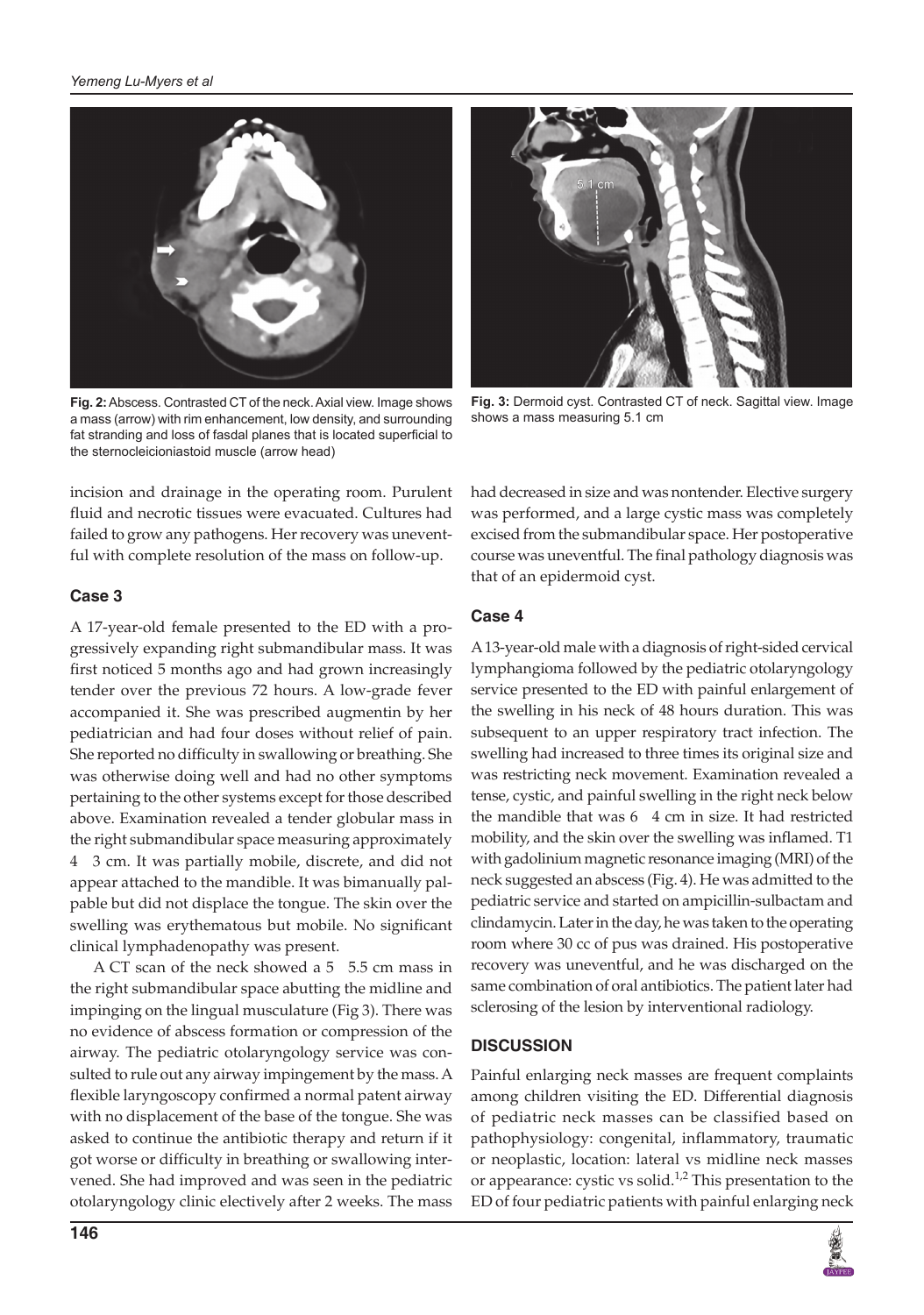



**Fig. 4:** Infected lymphatic malformation. T1-MRI with gadolinium

masses of different etiologies aims to guide consultation and intervention.

The most common congenital lateral neck masses are brachial cleft cysts.<sup>1</sup> They account for 30% of all congenital neck masses.3 Second brachial cleft anomalies account for 95% of all of them.<sup>3</sup> These are further categorized into four different types based on their location relative to the sternocleidomastoid muscles (SCM) and carotid artery. Type II is the most commonly seen subtype located medial and deep to the SCM but anterior to the carotid artery as was seen in our patient.<sup>3</sup> Second cleft anomalies can present as a nontender lateral neck mass, which may acutely enlarge when infected, or after an upper respiratory tract infection. Broad spectrum antibiotic therapy should be initiated along with referral for definitive surgical care. Uncontrolled infection can lead to rupture and complicated by a chronically draining fistula that often opens along the anterior border of the  $SCM$ .<sup>3</sup> Recurrence after surgical intervention is higher in complicated fistulas.

Acute unilateral cervical lymphadenitis is the most common acute neck mass that presents to a pediatric ED. This infectious and inflammatory neck disease in children can have a wide spectrum of presentations. These can range from a painful neck swelling to fever, restriction of neck movements to a neck abscess or fullblown systemic infection.<sup>4</sup> They are more often bacterial in etiology when compared to bilateral lymphadenitis. Common pathogens, such as streptococcal or staphylococcal organisms, account for 40–80% of the infections.<sup>4</sup> While the initial stages can be successfully treated with oral antibiotics, those with restriction of neck movements would benefit from inpatient admission and intravenous antibiotics. An ultrasound in the ED will often help distinguish between early suppuration and an abscess that requires drainage. Needle aspiration under conscious sedation is an option for an uncomplicated superficial abscess. The patient can be discharged on a course of

high dose amoxicillin-clavulanic acid or clindamycin. An initial parenteral does in the ED augments the later oral doses. Our 2-year-old patient described above probably had an antibioma that required surgical drainage. This was confirmed by the drainage of purulent fluid with negative bacterial cultures.

Dermoid cysts are less common and makeup only 10% of all congenital neck masses. $5$  They are thought to originate from germ cell layers that failed to fuse during embryogenesis. Compared to teratoid cysts, dermoid cysts are composed of only two germ cell layers (ectoderm and mesoderm) with contributions from hair, hair follicles, or sebaceous glands.<sup>6</sup> Clinical presentation includes a midline or lateral, painless, cystic mass that is often misdiagnosed as a thyroglossal duct cyst.<sup>2</sup> Dermoid cysts most commonly involve the orbit, followed by the oral cavity (especially the floor of the mouth), but may also involve the neck. Infection can result in an increase in size as was seen in our patient and at times make prominent an otherwise unremarkable swelling. The patient was also concerned about the cosmetic deformity caused by the progressive enlargement of the lesion. In a retrospective study of 49 patients, the most common location for dermoid cyst was periorbital (61%) followed by the neck (18%).<sup>7</sup> Another study found that dermoid cysts located in the neck made up 7% of cases.<sup>8</sup> The age of distribution for dermoid cyst are typically between 9 months and 15 years  $(3.7 \text{ years mean})$ .<sup>5</sup>

Lymphatic malformations are made up of dilated lymphatic channels, thought to be caused by an abnormal connection between the lymphatic and venous systems. Over 60% of lymphangiomas are congenital and the majority present within the first 2 years of life. $9,10$ The age of onset ranges between 9 months and 15 years  $(3.6 \text{ years mean})$ .<sup>5</sup> Lymphangiomas are classified as macrocystic, microcystic, or mixed depending on the size of the dilated vessel involved. There are four types of these anomalies: cystic hygroma, cavernous lymphangioma, capillary lymphangioma, and vasculolymphatic malformation.<sup>7</sup> Cystic hygromas are the most common form of lymphangioma with 75% occurring in the neck.<sup>11</sup> These lesions are described as soft, compressible, infiltrative and commonly cross tissue planes.<sup>12</sup> Complications include hemorrhage or infection, which can present as sudden enlargement of preexisting mass. Our patient was being followed on a regular basis with a plan for sclerosing the lesion if it increased in size. An acute infection can at times result in involution due to the inflammatory process. Due to incomplete involution, he was treated with elective intervention. Evaluation of the pediatric patient with a lateral neck mass starts with a detailed history, and physical that focuses on the age, time of onset,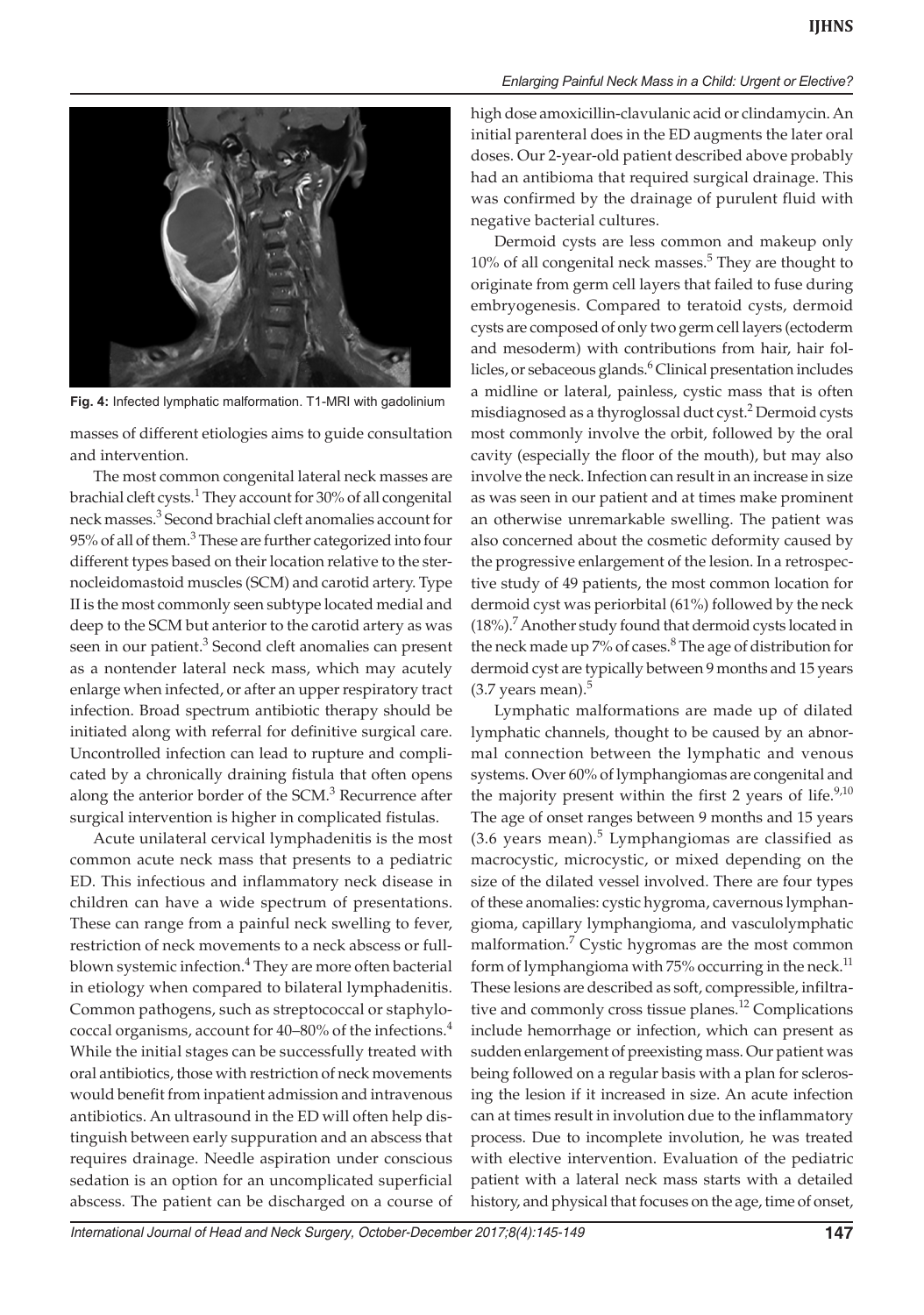exposure history and duration of symptoms as well as associated systemic symptoms such as fever, chills, or preceding viral syndrome.<sup>1</sup> Chronicity often helps to distinguish between infectious vs. congenital processes however some congenital lesions will not manifest until acutely infected. The physical exam focuses on palpation of the mass to assess the size, location, painfulness, features of the overlying skin and mobility.<sup>1</sup> For masses adjacent to the floor of mouth as described in our patient with a dermoid cyst, it is important to evaluate the oral airway and tongue position. If there is any suspicion of impingement on the airway or a potential for it with the expansion of the lesion, a flexible laryngoscopy should be performed. An early otolaryngology consultation in this situation would be appropriate. When the distinction between the acute manifestation of a congenital mass and infectious lymphadenitis is not obvious, further workup should be pursued. Standard laboratory evaluation such as white blood cell count may not be the most helpful in this setting. Imaging will be the key in making the distinction.

Imaging evaluation consists of ultrasound and cross-sectional modalities. Ultrasound is a cost-effective, noninvasive, and readily available imaging modality ideal for the initial assessment as it can easily distinguish between solid mass and cystic mass.<sup>2</sup> It has the advantage of avoiding radiation exposure, which is extremely important in the pediatric age group. Brachial cleft anomalies on ultrasound appear as a unilocular, anechoic or hypoechoic cystic mass.13,14 Majorities of them are derived from the second brachial cleft. $3$  The typical appearance on ultrasound is a well-defined cyst without any internal debris that is located along the medial border of the sternocleidomastoid muscle and posterior boarder of the submandibular gland.<sup>15</sup> It is also found superficial to the great vessels of the neck.<sup>15</sup> An acutely infected cyst may mimic an abscess and have an ill-defined thick wall with internal debris. However, the location of these lesions will often be different from those of abscesses. $13,15$  Suppurative lymphadenitis or abscess usually has a thick and ill-defined boarder with an internal collection of debris.<sup>15</sup> It can be multilocular, and several nodes together may form a conglomerate mass mimicking a mass lesion. $14$  The capsule of the abscess can be hypervascularized and visible on Doppler ultrasound.<sup>15</sup> Regional reactive lymphadenitis may be present as well as surrounding edematous soft tissue and obliterated fascial planes.<sup>15</sup> Ultrasound is also the initial imaging choice for both dermoid cysts and lymphatic malformations. A dermoid cyst on the US would show a well-defined hypoechoic mass tissue displacement. Heterogeneous appearance may be seen due to the presence of fat, osseous, or dental structures.<sup>16</sup> In contrast, lymphatic malformations would reveal a compressible, multilocular cystic mass with septations of variable thickness. Fluid levels may be seen if hemorrhage occurs.<sup>16</sup>

CT and MRI of brachial cleft cysts often demonstrate a low attenuation cystic mass that is homogeneous in appearance and located in its typical anatomical position: superficial to the carotid artery and jugular vein, posterior to the submandibular gland and medial to the anterior sternocleidomastoid muscle.<sup>14,15</sup> Infected cysts can be more heterogeneous, hyperattenuated and have a more irregular rim.<sup>14</sup> Their appearance can also mimic cancerous metastatic lymph nodes. If clinical suspicion of malignancy is high based on history and the rest of the physical examination, fine needle aspiration (FNA) is recommended to exclude malignancy.<sup>15</sup> Brachial cleft cysts on MRI shows high T2-weighted signal given the intracystic fluid with occasional hyperintensity depending on the degree of internal proteinaceous content such as mucous and epithelial cells.<sup>13,15</sup> On CT, an abscess has rim enhancement, low density, surrounding fat stranding with loss of fascial planes.<sup>15</sup> MRI will show a lesion with low intensity on T1-weighted images and high intensity on T2. They are often located in the submandibular triangle and can be superficial. $14,15$ Usually there is surrounding edematous soft tissue and obliterated fascial planes.<sup>15</sup>

On non-contrast CT, a dermoid cyst usually appears as a low-density, unilocular, and well-circumscribed mass. Fat, mixed-density fluid and calcification (<50%) may also be seen. Specifically, there is a "sac-of-marbles" appearance, in which fat coalesces into small nodules within the lesion. Importantly, the presence of calcifications and cystic spaces distinguishes dermoid cysts from lipomas.16 The demonstration of a fat-fluid level on MRI or CT is diagnostic for a cervical dermoid cyst.<sup>6</sup> Lymphatic malformation on CT demonstrates poorly circumscribed, multiloculated, hypodense masses with fluid attenuation. MRI typically demonstrates low or intermediate signal intensity on T1-weighted images and hyperintensity on T2-weighted images, indicating proteinaceous material.<sup>16</sup>

Differentiation of these four pathologies is important given that management differs significantly. Brachial cleft anomalies should be surgically excised after the resolution of an acutely infected state.<sup>3</sup> Surgical dissection is made difficult by active infection and can lead to incomplete resection and recurrence. For cervical lymphadenitis, depending on the severity of the symptoms, management may range from serial examination, oral empiric antimicrobial therapy, to needle aspiration and incision/drainage. Due to their tendency to rupture, dermoid cysts require surgical excision as first-line